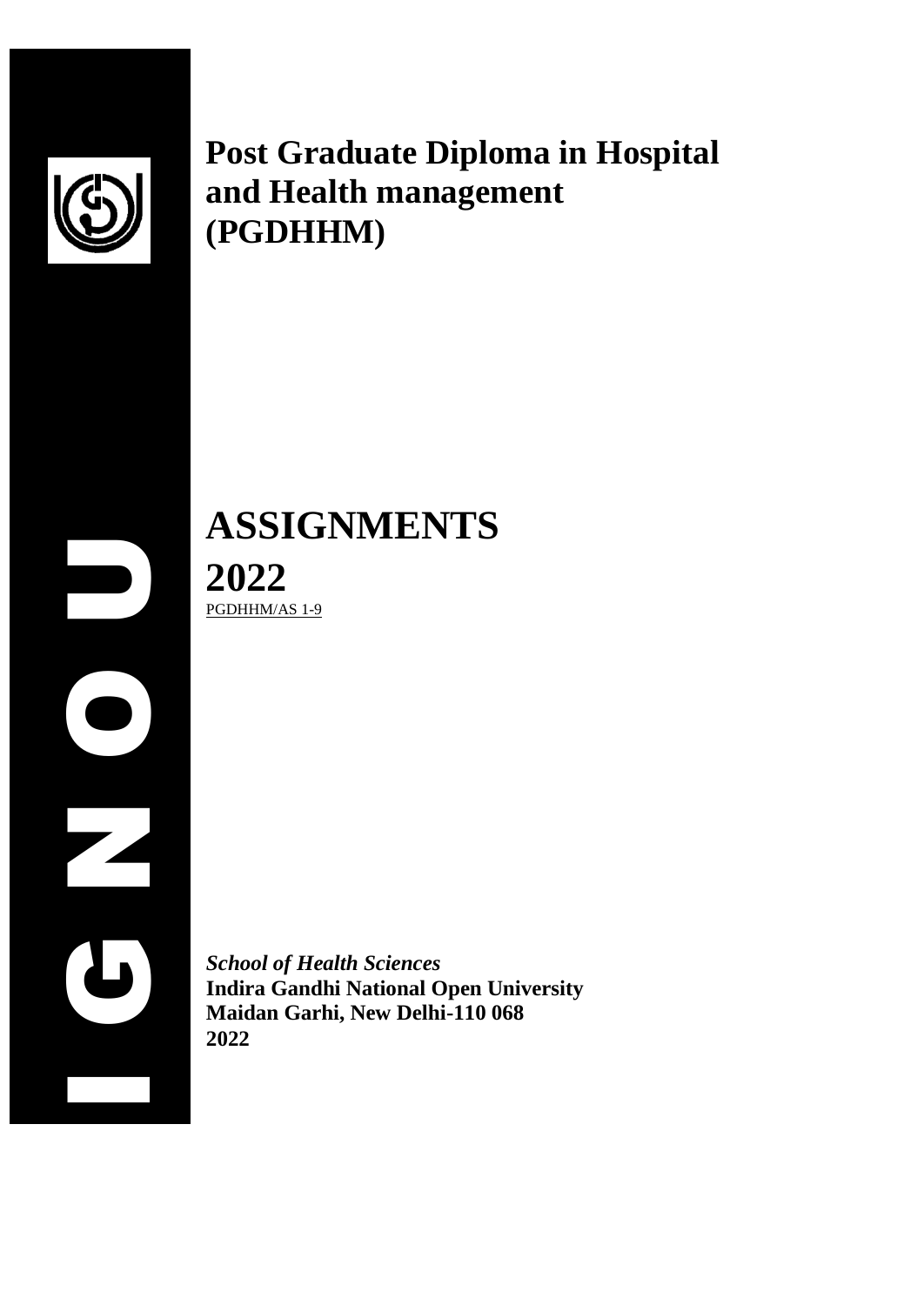# Dear Student,

As explained in the Programme Guide, there are nine assignments in total and **all** these assignments are compulsory. Please note that the assignments carry a weightage of 30% marks towards the final evaluation in theory component and *submission of related assignments is a prerequisite* for appearing in theory term-end examination for respective papers. The subject area of assignments and its last date of submission are mentioned below:

| <b>Last Date of Submission</b> | <b>Course Code</b> | <b>Blocks Involved</b> | <b>Assignment Code</b> |  |
|--------------------------------|--------------------|------------------------|------------------------|--|
| July 31, 2022                  | <b>MHH-101</b>     | 1 and $2$              | $MHH-101/AS-1$         |  |
|                                | <b>MHH-102</b>     | 1 and 2                | $MHH-101/AS-4$         |  |
|                                | <b>MHH-103</b>     | 1 and 2                | $MHH-101/AS-7$         |  |
| <b>September 15, 2022</b>      | <b>MHH-101</b>     | 3 and 4                | $MHH-101/AS-2$         |  |
|                                | <b>MHH-102</b>     | 3 and 4                | $MHH-101/AS-5$         |  |
|                                | <b>MHH-103</b>     | 3 and 4                | $MHH-101/AS-8$         |  |
| <b>October 31, 2022</b>        | <b>MHH-101</b>     | 5 and 6                | $MHH-101/AS-3$         |  |
|                                | <b>MHH-102</b>     | 5 and 6                | $MHH-101/AS-6$         |  |
|                                | <b>MHH-103</b>     | 5 and 6                | $MHH-101/AS-9$         |  |

Please take note of the following points before writing your assignments:

- Use foolscap size/A4 size paper for writing your responses. Only handwritten assignments will be accepted. Typed or printed copies of assignments will not be accepted.
- Tie the pages after numbering them carefully.
- Write the question number with each answer.
- *All the questions are compulsory.*
- Every assignment will be evaluated out of a full mark of 100. Weightage is indicated in parenthesis against each question.

# **Suggestions for writing an assignment:**

Read the assignments carefully. Go through the units on which the answers are based. Draw a rough outline of your answer. Make a logical order. Then write your answer neatly and submit. Give illustrations and tables wherever necessary. You may keep a xerox copy of the answer sheets for future reference.

Answer each assignment in separate sheets. On the first page of the assignment response sheet, write the course code, course title, assignment code, name of your programme study centre and date of submission. Your Roll No., Name and Full address should be mentioned in the top right corner of the first page. The first page of your response sheet should look like the format given.

|                                       | Name |  |
|---------------------------------------|------|--|
| Assignment Code                       |      |  |
| $\text{PSC} \underline{\hspace{2cm}}$ |      |  |
| Date of Submission                    |      |  |

**Please submit the assignments to your LSC Coordinator only.**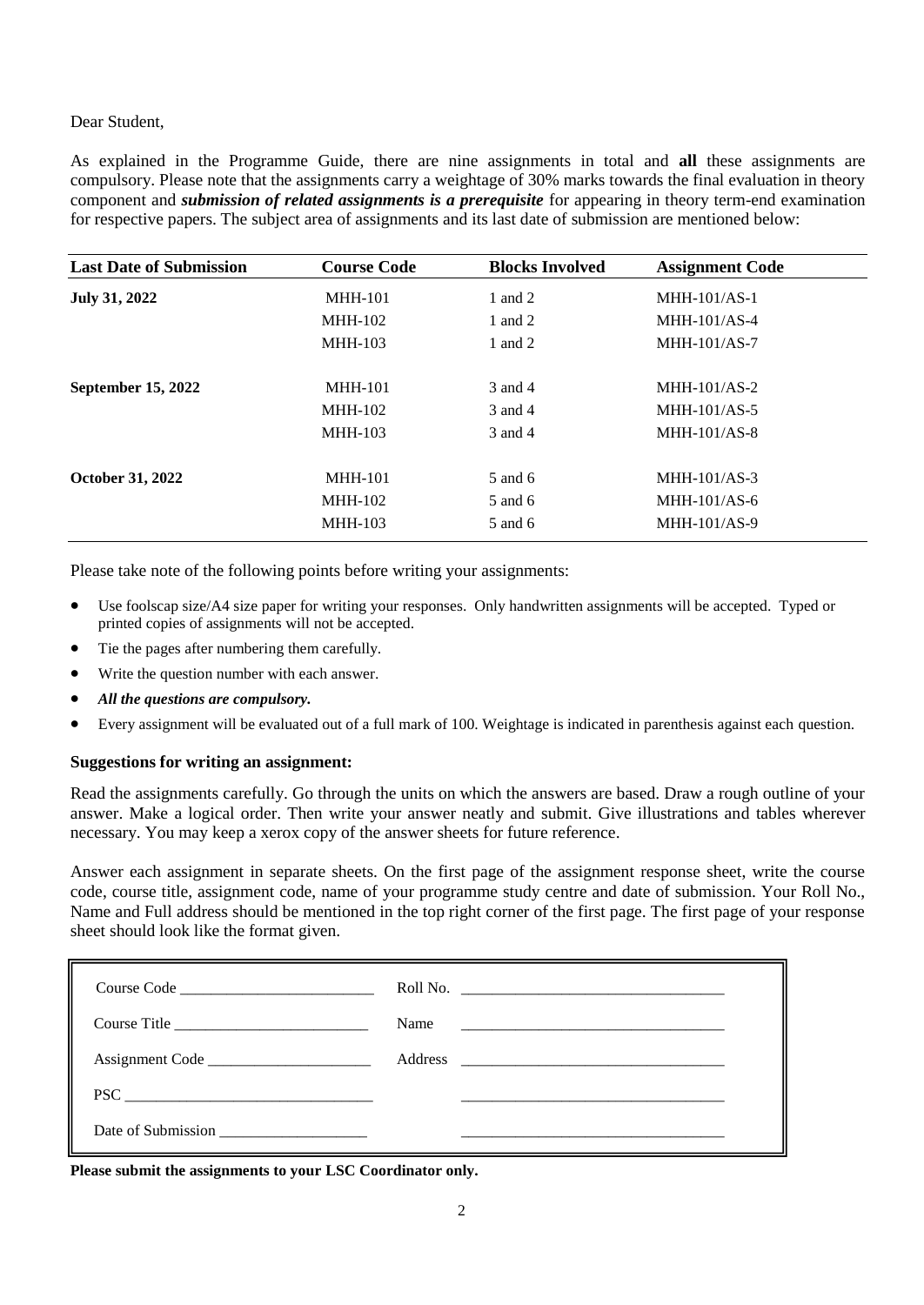# **Assignment-1 (Blocks 1&2)**

## **Answer all the questions**

- 1) Answer the following questions within 1000 words each. ( $2 \times 20 = 40$ )
	- a) What is management process? Describe various steps of management process with the help of an example.
	- b) Enumerate the various management techniques. Explain any two with the help of an example.
- 2) Answer the following questions within 500 words each. (10  $\times$  6 = 60)
	- a) Enumerate the skills exhibited by an effective manager.
	- b) What is decision making process? Why is it important in management? Explain with an example.
	- c) Define decentralization. How is it effective in achieving goals and objectives of any programme?
	- d) What is human resource planning? Why is it important in management.
	- e) How do you determine training needs? Explain with an example.
	- f) What is Communication? Explain types of communication with an example.

# **Assignment-2 (Blocks 3&4)**

**Course Code: MHH-101 Assignment Code: MHH-101/AS-2 Maximum Marks: 100 Due Date: September 15, 2022**

## **Answer all the questions**

- 1) Answer the following questions within 1000 words each. ( $2 \times 20 = 40$ )
	- a) What is Motivation? Enlist the models of motivation. Write motives related to employed behaviors in an organization.
	- b) What is Leadership? Differentiate the different types of leadership styles.
- 2) Answer the following questions within 500 words each. ( $10 \times 6 = 60$ )
	- a) Industrial disputes act.
	- b) Enlist various accounting books. Explain the need of maintaining accounts.
	- c) Explain cost analysis.
	- d) Enlist various kind of budgets. Give one example of each.
	- e) Payment of wages act.
	- f) What is auditing? Explain with the help of an example.

3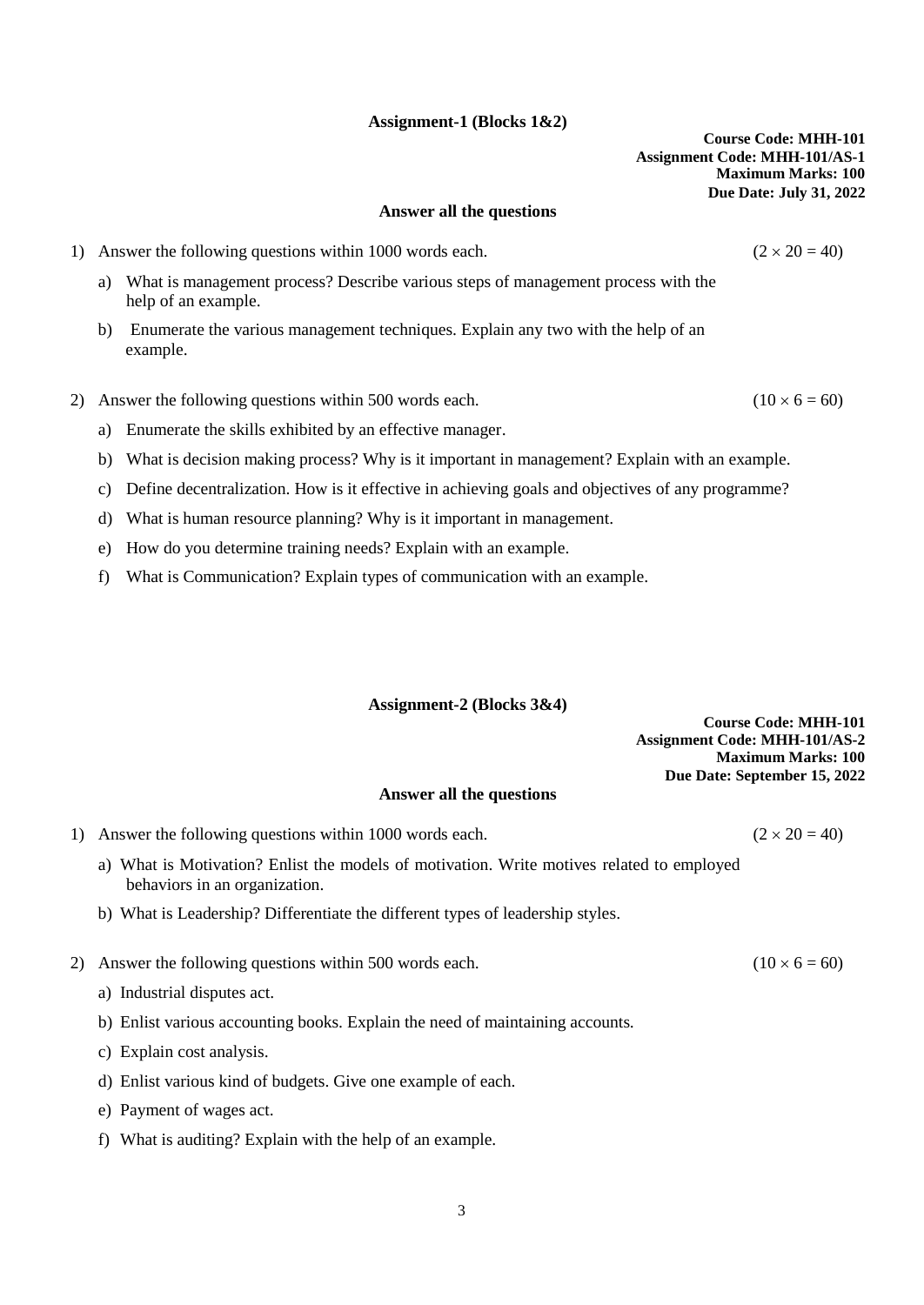# **Assignment-3 (Blocks 5&6)**

**Course Code: MHH-101 Assignment Code: MHH-101/AS-3 Maximum Marks: 100 Due Date: October 31, 2022**

## **Answer all the questions**

1) Answer the following questions within 1000 words each.  $(2 \times 20 = 40)$ a) Explain role of pricing and consumer value with respect to health and medical services. b) Enumerate the principles of logistic management.

- 2) Write Short notes on the following questions within 500 words each. ( $10 \times 6 = 60$ )
	- a) Service Marketing Triangle
	- b) Cost based pricing with an example.
	- c) Externalities with respect to health economics.
	- d) Forms of economic evaluation.
	- e) Types of purchases
	- f) Technique of inventory control.

## **Assignment-4 (Blocks 1&2)**

**Course Code: MHH-101 Assignment Code: MHH-102/AS-4 Maximum Marks: 100 Due Date: July 31, 2022**

#### **Answer all the questions**

- 1) Answer the following questions within 1000 word each. ( $2 \times 20 = 40$ )
	- a) What is Medical Emergency? Describe various types of medical emergency services.
	- b) What is Rehabilitation? Discuss rehabilitative measures with examples.
- 2) Answer the following questions within 500 words each. (10  $\times$  6 = 60)
	- a) What is operating complex? Discuss various types of Operation Theatres..
	- b) Role of Nursing Services.
	- c) Factors influencing inpatient care.
	- d) Advantages and disadvantages of an open ward.
	- e) Duties of an ICU In charge.
	- f) Strategies to carry our rehabilitation procedures.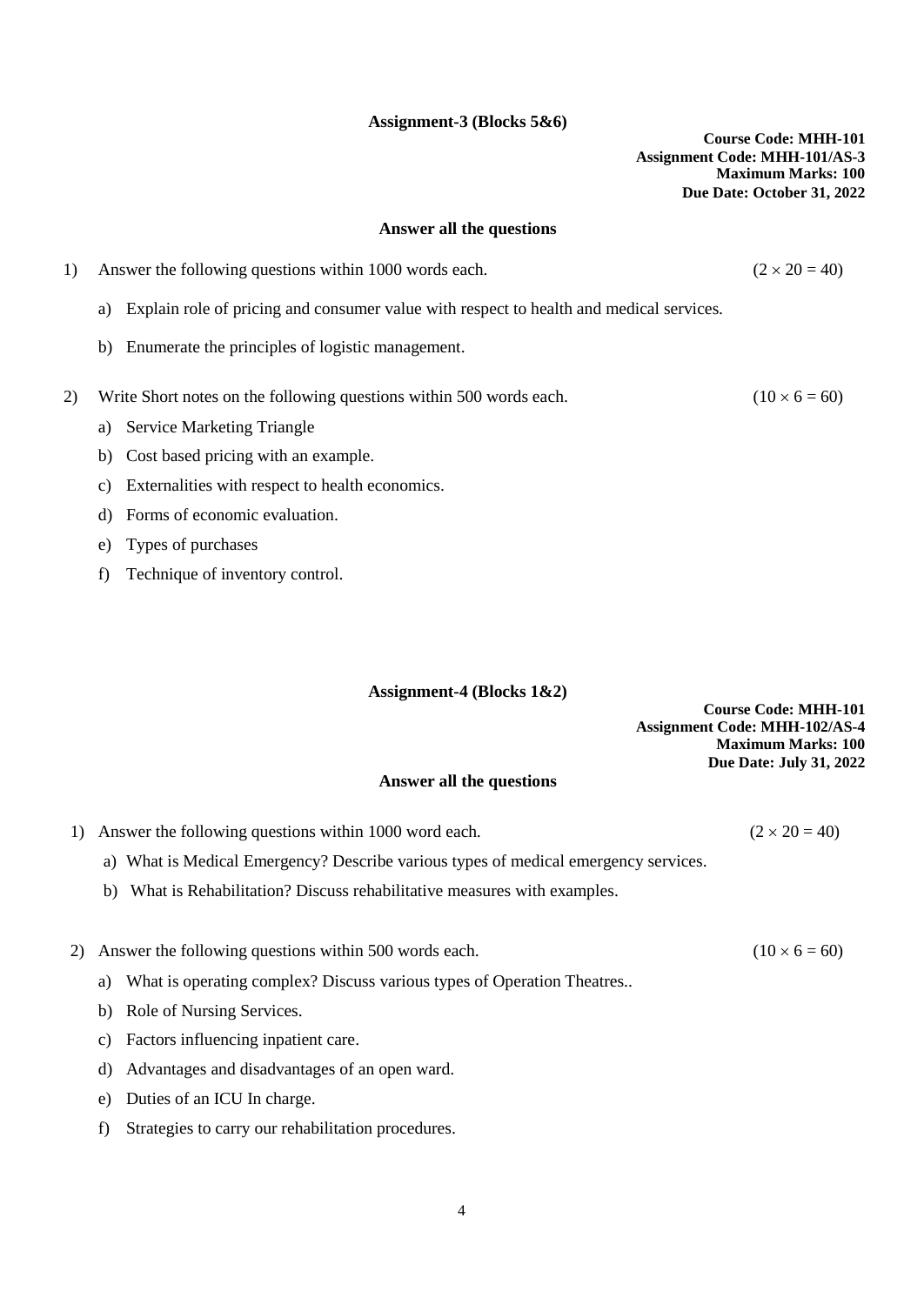# **Assignment-5 (Blocks 3&4)**

**Course Code: MHH-101 Assignment Code: MHH-102/AS-5 Maximum Marks: 100 Due Date: September 15, 2022**

# **Answer all the questions**

| 1) Answer the following questions within 1000 words each.                      | $(2 \times 20 = 40)$ |
|--------------------------------------------------------------------------------|----------------------|
| What is Pharmacy Services? Discuss the drug distribution system.<br>a)         |                      |
| What is MRD? Enumerate the functions of MRD in a health care facility.<br>b)   |                      |
|                                                                                |                      |
| 2) Answer the following questions within 500 words each.                       | $(10 \times 6 = 60)$ |
| a) What is CSSD? Enumerate its objectives.                                     |                      |
| b) Principles involved in the layout of a diagnostic X-Ray room.               |                      |
| c) Importance of Medical records                                               |                      |
| d) Types of laundry services.                                                  |                      |
| e) Enumerate the functions of Housekeeping Services in a health care facility. |                      |

f) Functions of hospital dietary services.

# **Assignment-6 (Blocks 5&6)**

**Course Code: MHH-101 Assignment Code: MHH-102/AS-6 Maximum Marks: 100 Due Date: October 31, 2022**

# **Answer all the questions**

| 1) | Answer the following questions within 1000 words each.                                            | $(2 \times 20 = 40)$ |
|----|---------------------------------------------------------------------------------------------------|----------------------|
|    | a) How will you plan mortuary services in a hospital?. Discuss the staffing norm for<br>mortuary. |                      |
|    | b) Define Disaster. Explain each component of Disaster cycle with example.                        |                      |
| 2) | Write Short notes on the following questions within 500 words each.                               | $(10 \times 6 = 60)$ |
|    | Fire hazard triangle.<br>a)                                                                       |                      |
|    | b) Types of ambulances.                                                                           |                      |
|    | Safety and hygienic issues to be followed in mortuary<br>C)                                       |                      |
|    | Planning a nuclear medicine facility<br>d)                                                        |                      |
|    | BMW classification as per new guideline<br>e)                                                     |                      |

f) Functions of Hospital Security Department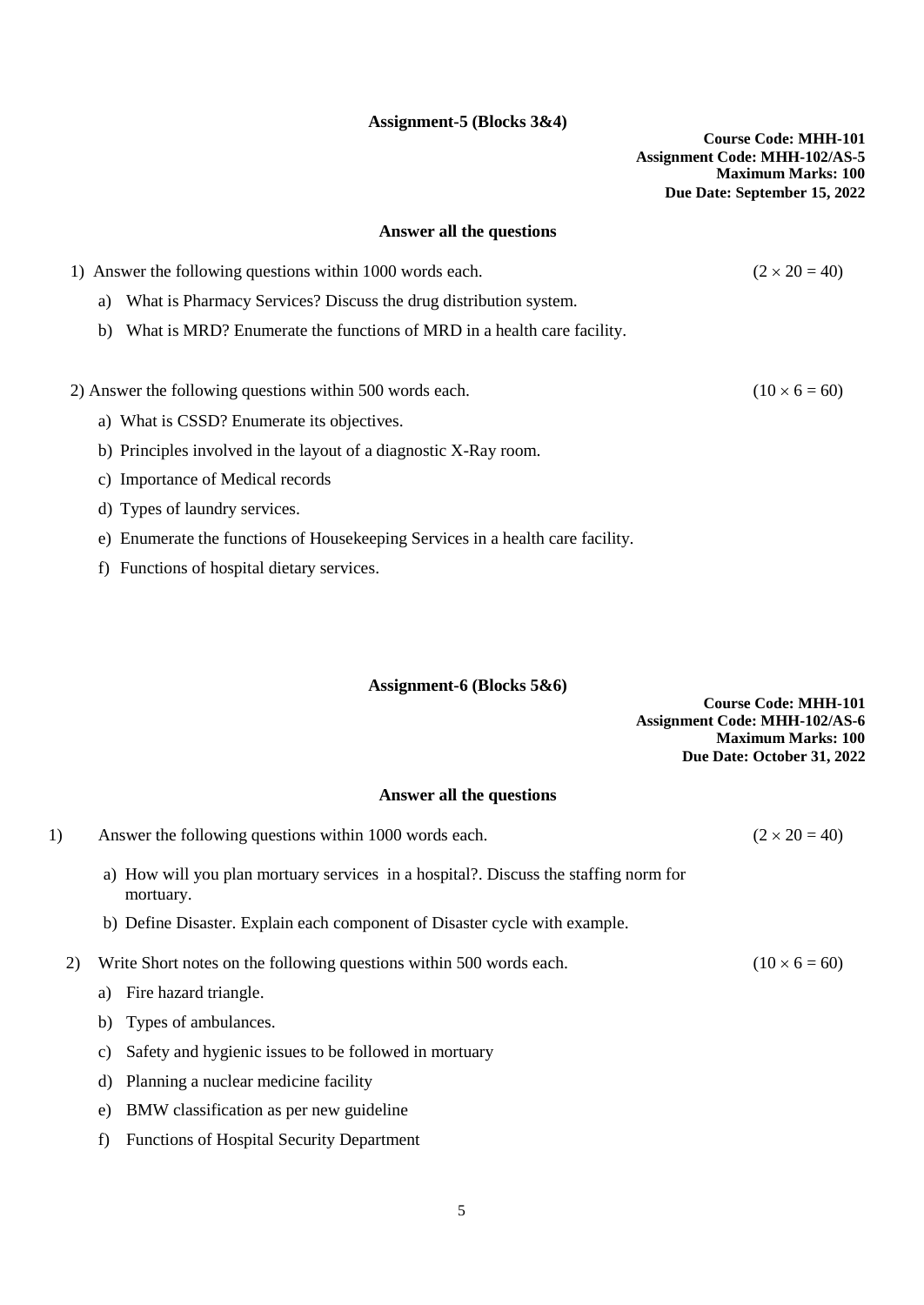# **Assignment-7 (Blocks 1&2)**

## **Answer all the questions**

- 1) Answer the following questions within 1000 words each.  $(2 \times 20 = 40)$ 
	- a) What roles does a hospital administrator play in a hospital? Enumerate his roles towards the organization.
	- b) Discuss the challenges and their remedial measures in hospital administration.

#### 2) Answer the following questions within 500 words each. (10  $\times$  6 = 60)

- a) Commonly accepted criteria for classification of Hospitals.
- b) Enumerate the functions of modern hospitals.
- c) Identify the factors affecting public relation in healthcare settings.
- d) Enumerate the types of conflicts occurring in workplace and ways to manage them.
- e) Consent in healthcare settings.
- f) Consumer Protection Act.

#### **Assignment-8 (Blocks 3&4)**

**Course Code: MHH-101 Assignment Code: MHH-103/AS-8 Maximum Marks: 100 Due Date: September 15, 2022**

# **Answer all the questions**

- 1) Answer the following questions within 1000 words each  $(2 \times 20 = 40)$ 
	- a) Discuss the main principles of Primary care. What is the role of National Health mission in primary Health care?
	- b) Enumerate various health indicators. Explain any four in detail.
- 2) Answer the following questions within 500 words each. ( $10 \times 6 = 60$ )
	- a) Relevance of Building management system in a hospital.
	- b) Define green building. What are its benefits?
	- c) Epidemic Preparedness and Response (EPR) Plan
	- d) Enumerate non-conventional energy sources. Explain any two.
	- e) Iceberg phenomenon
	- f) ESI Act.